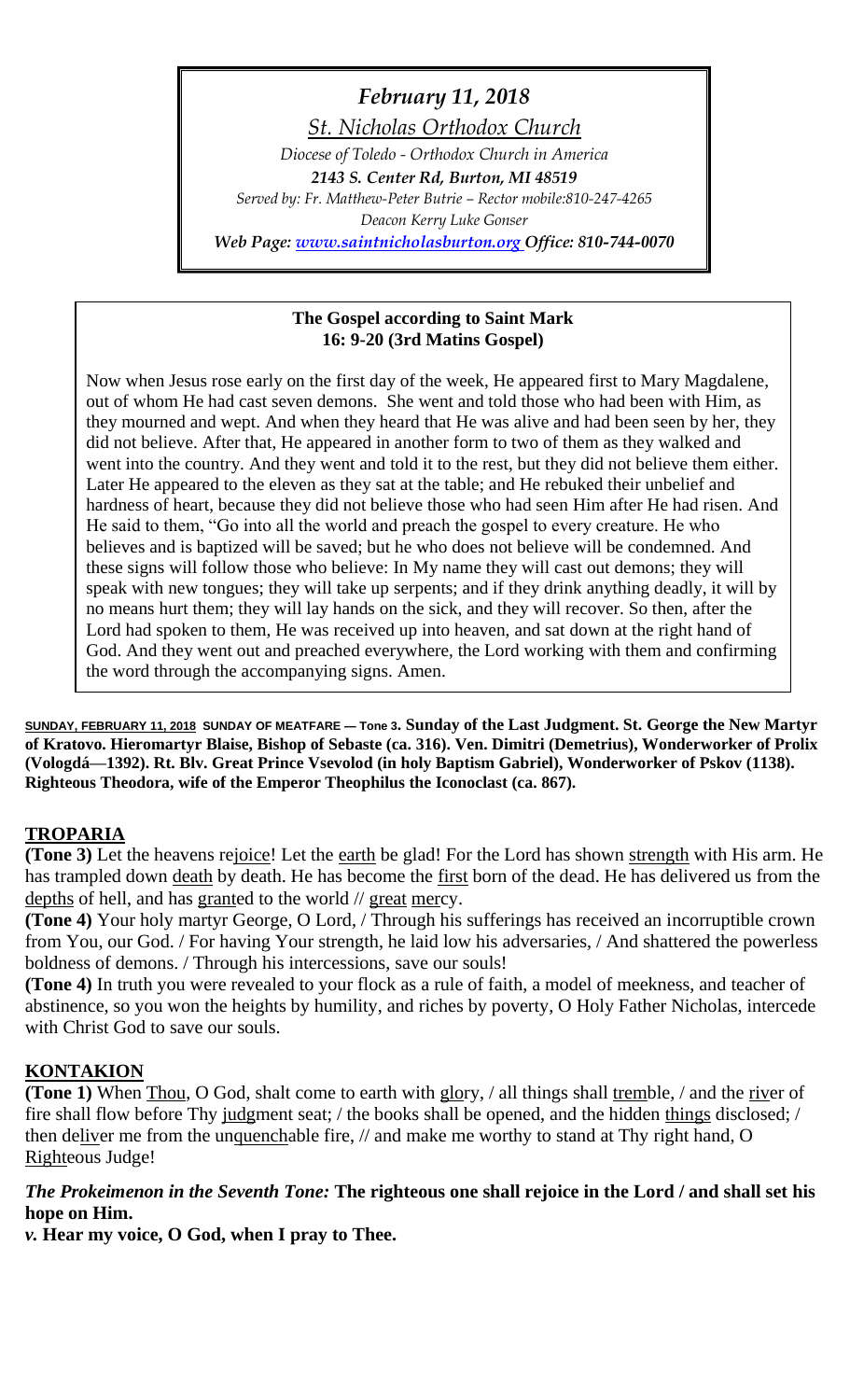## **THE READING IS FROM THE SECOND EPISTLE OF THE HOLY APOSTLE PAUL TO TIMOTHY.**

**(2:1-10)** Timothy my son, be strong in the grace that is in Christ Jesus. And the things that you have heard from me among many witnesses, commit these to faithful men who will be able to teach others also. You therefore must endure hardship as a good soldier of Jesus Christ. No one engaged in warfare entangles himself with the affairs of this life, that he may please him who enlisted him as a soldier. And also if anyone competes in athletics, he is not crowned unless he competes according to the rules. The hardworking farmer must be first to partake of the crops. Consider what I say, and may the Lord give you understanding in all things. Remember that Jesus Christ, of the seed of David, was raised from the dead according to my gospel, for which I suffer trouble as an evildoer, even to the point of chains; but the word of God is not chained. Therefore I endure all things for the sake of the elect, that they also may obtain the salvation which is in Christ Jesus with eternal glory.

#### *Alleluia, Tone 8*

*v.* **Come; let us rejoice in the Lord! Let us make a joyful noise to God our Savior!**

*v*. Let us come before His face with thanksgiving; let us make a joyful noise to Him with songs of **praise!**

#### **THE HOLY GOSPEL ACCORDING TO ST MATTHEW (25:31-46)**

At that time Jesus said, "When the Son of Man comes in his glory, and all the angels with him, then he will sit on his glorious throne. Before him will be gathered all the nations, and he will separate them one from another as a shepherd separates the sheep from the goats, and he will place the sheep at his right hand, but the goats at the left. Then the King will say to those at his right hand, 'Come, O blessed of my Father, inherit the kingdom prepared for you from the foundation of the world; for I was hungry and you gave me food, I was thirsty and you gave me drink, I was a stranger and you welcomed me, I was naked and you clothed me, I was sick and you visited me, I was in prison and you came to me.' Then the righteous will answer him, 'Lord, when did we see thee hungry and feed thee, or thirsty and give thee drink? And when did we see thee a stranger and welcome thee, or naked and clothe thee? And when did we see thee sick or in prison and visit thee?' And the King will answer them, 'Truly, I say to you, as you did it to one of the least of these my brethren, you did it to me.' Then he will say to those at his left hand, 'Depart from me, you cursed, into the eternal fire prepared for the devil and his angels; for I was hungry and you gave me no food, I was thirsty and you gave me no drink, I was a stranger and you did not welcome me, naked and you did not clothe me, sick and in prison and you did not visit me.' Then they also will answer, 'Lord, when did we see thee hungry or thirsty or a stranger or naked or sick or in prison, and did not minister to thee?' Then he will answer them, 'Truly, I say to you, as you did it not to one of the least of these, you did it not to me.' And they will go away into eternal punishment, but the righteous into eternal life."

## **COMMUNION HYMN**

Praise the Lord from the heavens, praise Him in the highest! Alleluia! Alleluia! Alleluia!

#### **THE GOSPEL OF MEATFARE**

This gospel makes it clear that our life is all about our neighbor: the hungry, the thirsty, the naked, the sick, and the ones in prison. "I was hungry and you gave me food, I was thirsty and you gave me drink, I was a stranger and you welcomed me, I was naked and you clothed me, I was sick and you visited me, I was in prison and you came to me" (Mt 25:35-36) To help us fulfill these words of our Lord Jesus Christ, below is a list of our sick and homebound for whom we can pray daily. And we can visit them! If not physically, then by a card, a phone call, an email. Because what you do for the hungry, the thirsty, the naked, the sick and the ones in prison is not done merely to them. You are doing it to Christ Jesus Himself.

| <b>Helen Ashmun</b>   | 4436 Beecher Rd.            | <b>Flint, MI 48532</b>                             |
|-----------------------|-----------------------------|----------------------------------------------------|
| <b>Larry Bladecki</b> | 409 15 <sup>th</sup> Street | <b>Bay City, MI 48708</b>                          |
| <b>Gladys Edwards</b> | 2 Harbor Dr.                | <b>St. Clair, MO 63077</b>                         |
| <b>Paul Ellis</b>     | 2360 Stonebridge Dr.        | <b>Flint, MI 48532</b>                             |
| <b>Goldie Johnson</b> |                             | 3215 W. Mount Hope Ave. Apt. 142 Lansing, MI 48910 |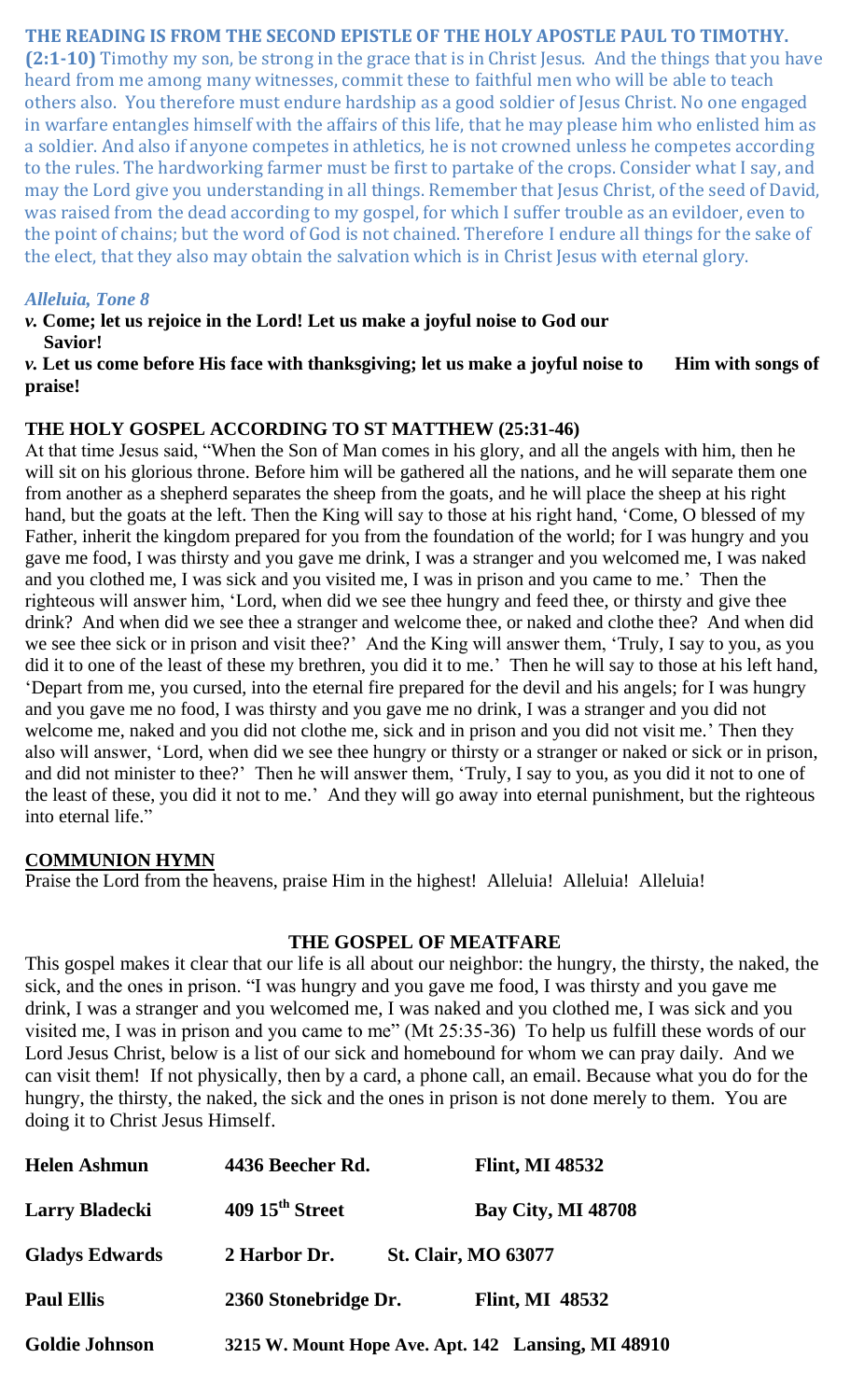| Vasilka Karatza   | 2067 N. Genesee Rd.                    | <b>Burton, MI 48509</b> |
|-------------------|----------------------------------------|-------------------------|
| <b>Nick Maxim</b> | 11941 Belsay Rd. Grand Blanc, MI 48439 |                         |

**Pete & Olga Samaras 1285 Cleaver Rd. Caro, MI 48723 (989) 673-0821**

**Gloria Zelenko 5370 E. Baldwin Rd. #520 Grand Blanc, MI 48439**

February 11, 2018



# **CANDLE INTENTIONS FOR THE HEALTH AND BLESSINGS OF**

Helen Popoff~God's Blessings Dorothy Goodman

Fr. Tom, Fr. Dimitri, Fr. Anthony, Reggie, Allen, Deborah, Joann, Gloria, Luba, Kosta, Jimmy, Laurie, David, Helen, Anna, Walt, Zina, Vladimir, Nicolai, Dorothy, Michael, Nicolai, Allison, Stojan, Mira, Bosa, Jeanette, Nicholas, Margaret, Joseph, Gladys, Ted, Marlene, my family and friends Joe Tome Special Intention Joe Tome Helen Popoff, Anna Branoff, Patsy Papalazarou & Eleni Servinis Alex & Magda Popoff Chris, Heather, Raegan, Jeremy, Teri, Hayden, Nadja, Sean & Auden Lucy Hogg

**CANDLE INTENTIONS FOR BLESSED REPOSE** Peter Popoff & John Naum Alex & Magda Popoff



**WELCOME** to all our friends and visitors. Please join us in our fellowship hall for **our Meatfare luncheon put together by St. Juliana's Guild**.

**COFFEE HOUR** Volunteers are needed to help serve coffee and donuts for the month of February. Please see the sign-up sheet outside of the kitchen. Call or email the parish office as well as signing up, if you'd like to sponsor the donuts and/or coffee.

## **OUR CHARITY MINISTRIES**

**HOPE IN A BOX** is collecting Shampoo, Conditioner & Lotion for the month of February. Place the items in the blue box in the hall. Catholic Charities Community Closet will distribute the items.

**FOOD DRIVE** Place non-perishable food items in the other blue box in the hall

| <b>Weekly Schedule:</b><br><b>Monday, Feb. 12</b>    | Communion call in Bay City & Caro                                                                                                                                           |
|------------------------------------------------------|-----------------------------------------------------------------------------------------------------------------------------------------------------------------------------|
| Tuesday, Feb. 13<br>6:30 pm                          | <b>Office Closed</b><br>Parish Council Meeting – Please print out the information packets that are sent by email.<br>Please contact the office if you are unable to attend. |
| $6-8$ pm                                             | <b>Book Club</b>                                                                                                                                                            |
| <b>Wednesday, Feb. 14</b><br>10am<br>$11 \text{ am}$ | Lenten Hours<br>Adult Ed                                                                                                                                                    |
| Thursday, Feb. 15                                    | <b>Office Open</b>                                                                                                                                                          |
| Saturday, Feb. 17<br>5 pm                            | Vespers                                                                                                                                                                     |